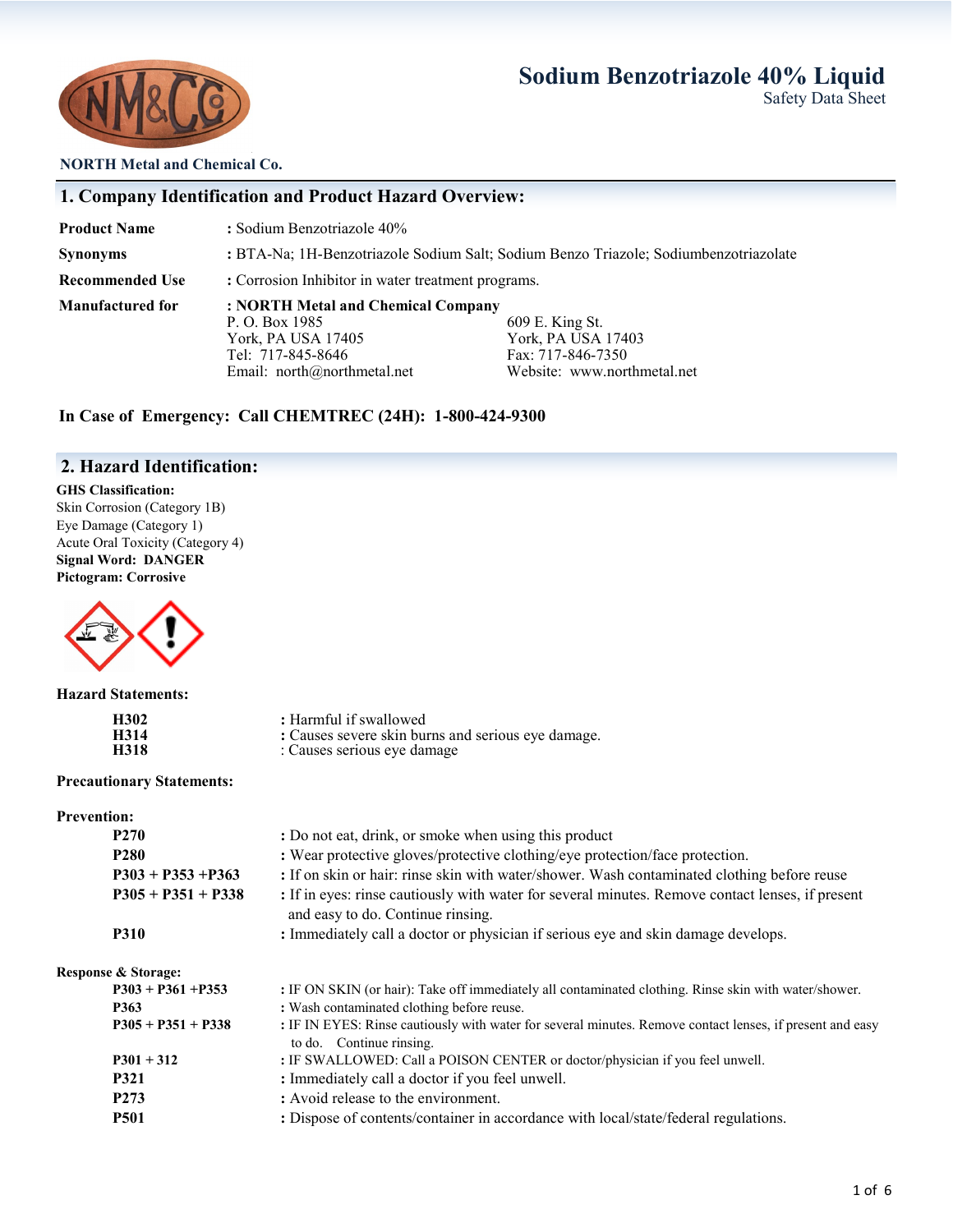## **3. Composition/Information on Ingredient:**

**Chemical Name :** Sodium Benzotriazole 40%, BTA-Na, 1H-Benzotriazole Sodium Salt (1:1)

- **Chemical Family :** Azoles.
- **Chemical Formula**  $:C_6H_4N_3Na$

| Substance:           | <b>CAS Number:</b> | EC                       | Compo. $(\% )$ |
|----------------------|--------------------|--------------------------|----------------|
| Sodium Benzotriazole | 15217-42-2         | 239-269-6                | $39 - 41\%$    |
| Water                | 7732-18-5          | $\qquad \qquad - \qquad$ | 59 - 61 $%$    |

| <b>4. First Aid Measures:</b>                                                                                                                                                                                                                                                                                              |
|----------------------------------------------------------------------------------------------------------------------------------------------------------------------------------------------------------------------------------------------------------------------------------------------------------------------------|
| : Flush skin with running water for at least fifteen minutes. Remove any contact lenses. Get medical aid/<br>attention immediately.                                                                                                                                                                                        |
| : Remove contaminated clothing. Wash skin with plenty of running water and soap. Get medical attention/<br>aid if irritation persists. Contaminated clothing should be thoroughly washed before reuse.                                                                                                                     |
| : If the product is swallowed, first rinse mouth. Give small amount of water to drink. Call doctor/<br>physician/poison center immediately. Do not induce vomiting. Never give anything by mouth to an<br>unconscious person. If a person vomits, place him/her in recovery position so the vomit does not enter<br>lungs. |
| : If safe to do so, remove individual from further exposure. Keep warm and at rest. If breathing has<br>ceased, give artificial respiration. Do not give mouth to mouth resuscitation. Get medical attention/<br>consult a physician immediately.                                                                          |
| : Treat symptomatically.                                                                                                                                                                                                                                                                                                   |
|                                                                                                                                                                                                                                                                                                                            |

**PPE for first responders :** Gloves and safety goggles are highly recommended.

| <b>5. Fire Fighting Measures:</b>                            |                                                                                                                                                                                                                                                                                                                                                                                                                                                                                                                                                   |
|--------------------------------------------------------------|---------------------------------------------------------------------------------------------------------------------------------------------------------------------------------------------------------------------------------------------------------------------------------------------------------------------------------------------------------------------------------------------------------------------------------------------------------------------------------------------------------------------------------------------------|
| Flash Point $(°C)$                                           | : >195 °C.                                                                                                                                                                                                                                                                                                                                                                                                                                                                                                                                        |
| <b>Flammable Limits</b>                                      | : Not available.                                                                                                                                                                                                                                                                                                                                                                                                                                                                                                                                  |
| <b>Autoignition Temp.</b>                                    | : Not available.                                                                                                                                                                                                                                                                                                                                                                                                                                                                                                                                  |
| <b>Flammable Class</b>                                       | : Not available.                                                                                                                                                                                                                                                                                                                                                                                                                                                                                                                                  |
| <b>Flame Propagation or</b><br><b>Burning Rate of Solids</b> | : Not available.                                                                                                                                                                                                                                                                                                                                                                                                                                                                                                                                  |
| <b>General Hazard</b>                                        | : Evacuate personnel downwind in-order to avoid inhalation of irritating and/or harmful fumes and smoke.                                                                                                                                                                                                                                                                                                                                                                                                                                          |
| <b>Extinguishing Media</b>                                   | : Water spray, chemical-type foam. Appropriate for the surrounding area.                                                                                                                                                                                                                                                                                                                                                                                                                                                                          |
| <b>Hazardous Combustion</b><br><b>Products</b>               | : Carbon monoxide, carbon dioxide, nitrogen oxides.                                                                                                                                                                                                                                                                                                                                                                                                                                                                                               |
|                                                              | Fire Fighting Procedures: Hazardous decomposition and combustion products such as carbon/nitrogen oxides can be formed if<br>product is burning. Cool exposed containers with water spray to prevent over heating.                                                                                                                                                                                                                                                                                                                                |
|                                                              | Fire Fighting Equipment: Respiratory and eye protection are required for fire fighting personnel. Full protective equipment<br>(bunker gear) and self-contained breathing apparatus (SCBA) should be used for all indoor fires and any<br>significant outdoor fires. Evacuate area and fight fire from safe distance or a protected location. Move<br>fire-exposed containers, if allowable without sacrificing the safety of the firefighters. If possible,<br>firefighters should control run-off water to prevent environmental contamination. |
| <b>Sensitivity to Static</b><br><b>Discharge</b>             | : Not sensitive.                                                                                                                                                                                                                                                                                                                                                                                                                                                                                                                                  |
| <b>Sensitivity to</b><br><b>Mechanical Impact</b>            | : Not sensitive.                                                                                                                                                                                                                                                                                                                                                                                                                                                                                                                                  |

# **Sodium Benzotriazole 40%** NMXLLG Safety Data Sheet

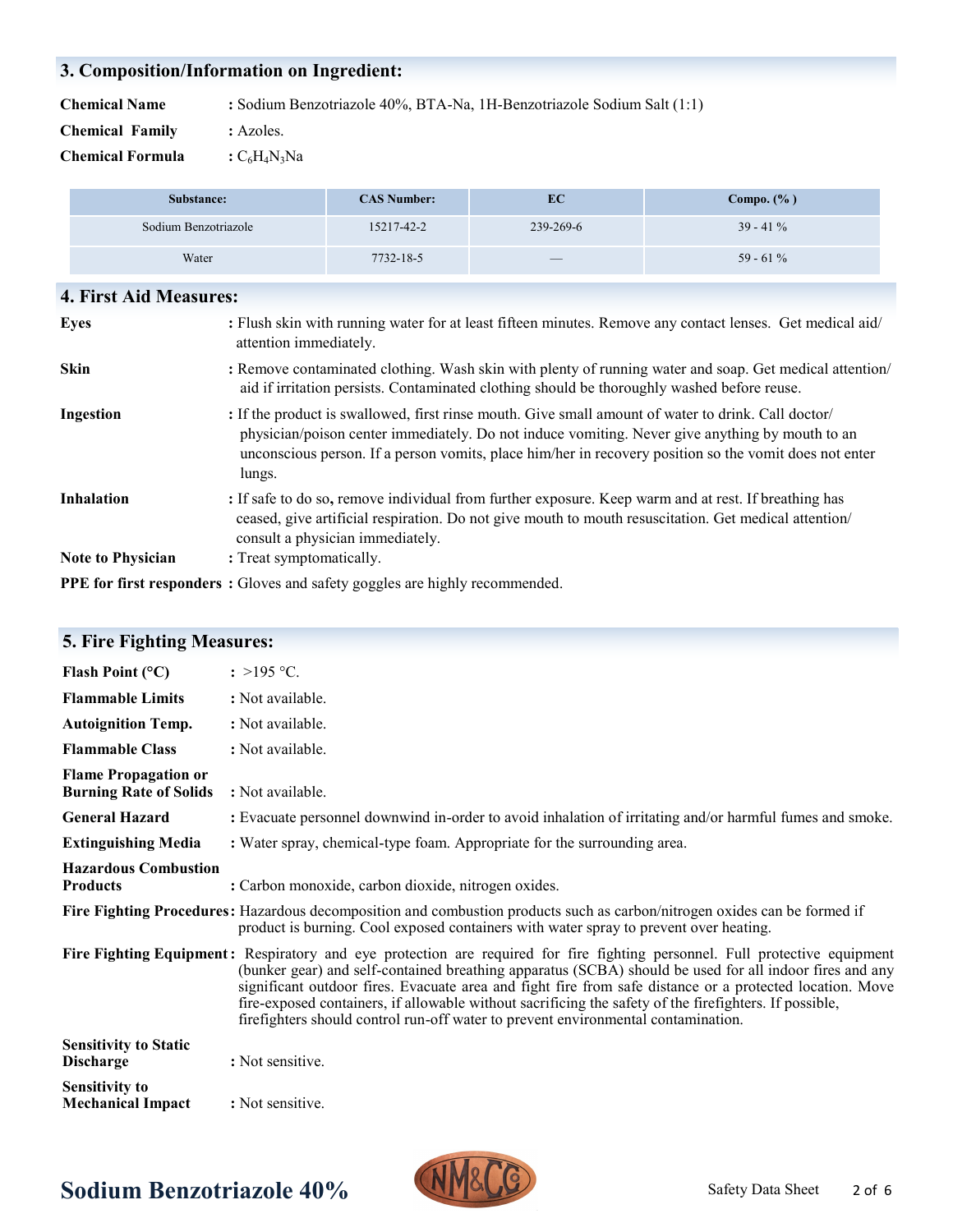#### **6. Accidental Release Measures:**

| <b>Protective Gear for</b><br>Personnel:    | For Small Spill : Safety glasses or chemical splash goggles, chemically resistant gloves (rubber/latex), chemically<br>resistant boots, and any appropriate body protection to minimize direct contact to the skin.                                                                                                                                 |
|---------------------------------------------|-----------------------------------------------------------------------------------------------------------------------------------------------------------------------------------------------------------------------------------------------------------------------------------------------------------------------------------------------------|
|                                             | For Large Spill: Triple gloves (rubber and nitrile over latex), chemical resistant suit, boots, hard hat, full face mask/an air<br>purifying respirator (NIOSH approved). Self contained breathing apparatus must be worn in situations<br>where fumigant gas generation and low oxygen levels are a consequence of contamination from the<br>leak. |
| <b>Spill Clean-up</b><br><b>Procedures:</b> |                                                                                                                                                                                                                                                                                                                                                     |
|                                             | For Small Spill : In the event of a small spill, the leak should be contained with an absorbent pad and placed in a properly<br>labeled waste disposal container immediately. Clean the spill area with water. Do not let chemical/waste<br>enter the environment                                                                                   |
|                                             | For Large Spill: In the event of a large spill, contain the spill immediately and dispose according to state, federal, and<br>local hazardous waste regulation. Do not let chemical/waste enter the environment.                                                                                                                                    |
| <b>Environmental</b>                        |                                                                                                                                                                                                                                                                                                                                                     |
| <b>Precaution</b>                           | : Water spill: use appropriate containment to avoid run off or release to sewer or other waterways.<br>Land spill: use appropriate containment to avoid run off or release to ground.<br>General precaution: remove containers of strong acid and alkali from the release area.                                                                     |
| <b>Release Notes</b>                        | : If spill could potentially enter any waterway, including intermittent dry creeks, contact local authorities.                                                                                                                                                                                                                                      |

### **7. Handling and Storage:**

| <b>Handling</b> | : Use appropriate personal protective equipment as specified in Section 8. Handle in a well-ventilated |
|-----------------|--------------------------------------------------------------------------------------------------------|
|                 | area. Handle in a manner consistent with good industrial/manufacturing techniques and practices.       |
|                 | Wash hands thoroughly with soap and water after use. Remove contaminated clothing and protective       |
|                 | equipment before entering eating areas.                                                                |
|                 |                                                                                                        |

**Storage** : Store in a cool, dry well-ventilated area. Keep containers closed when not in use. Keep product isolated from incompatible materials/conditions.

#### **8. Exposure Controls and Personal Protection:**

**Engineering Controls** : Use appropriate engineering controls to minimize exposure to vapors generated via routine use. Maintain adequate ventilation of workplace and storage areas. **Personal Protective Equipment** : Eyes and face: Wear safety glasses with side shields or goggles when handling this material. **Skin:** Avoid direct contact with skin. Wear rubber gloves, apron, boots or whole bodysuit when handling this product. **Respiratory:** Avoid breathing vapor or mist. Use NIOSH approved respiratory protection equipment if airborne exposure is excessive. If used, full face-piece replaces the need for face shield and/or chemical goggles. Consult the respirator manufacturer to determine the appropriate type of equipment for a given application. **Work Hygienic Practices:** Facilities storing or using this material should be equipped with emergency eyewash, and a safety shower. Good personal hygiene practices should always be followed.

#### **Exposure Limits:**

| <b>Substance:</b>               | CAS No.:   | <b>OSHA STEL</b> | <b>OSHA PEL</b> | <b>ACGIH TLV</b> | <b>ACGIH STEL</b> |
|---------------------------------|------------|------------------|-----------------|------------------|-------------------|
| Sodium Benzotriazole 40% Liquid | 15217-42-2 | N/A              | N/A             | N/A              | N/A               |

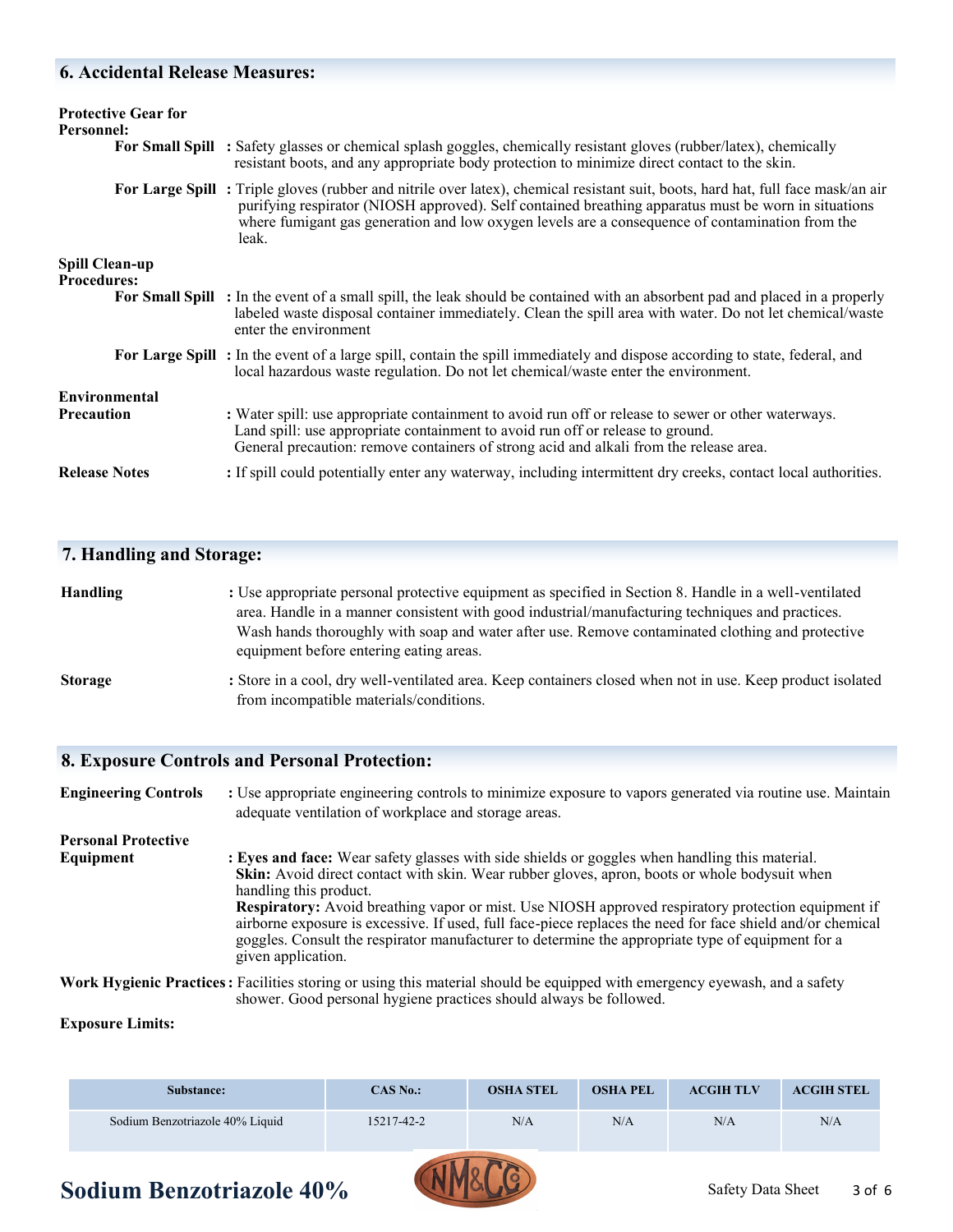## **9. Chemical and Physical Properties:**

| Appearance                       | : Liquid                            | <b>Decomposition Temp.</b>   | : Not available    |
|----------------------------------|-------------------------------------|------------------------------|--------------------|
| Odor                             | : Characteristic                    | <b>Evaporation Rate</b>      | : Not available    |
| <b>Odor threshold</b>            | : Not available                     | <b>Lower Explosive Limit</b> | : Not available    |
| Color                            | : Colorless to Pale Yellow          | <b>Upper Explosive Limit</b> | : Not available    |
| pH (10% Solution)                | $: 11.2 - 11.7$                     | <b>Vapor Pressure</b>        | : Not available    |
| <b>Melting Point</b>             | : Not available                     | <b>Vapor Density</b>         | : Not available    |
| <b>Freezing Point</b>            | : $-5^{\circ}$ C to $-10^{\circ}$ C | <b>Specific Gravity</b>      | $: 1.100 - 1.200$  |
| <b>Boiling Range</b>             | : Not available                     | <b>Solubility</b>            | : Soluble in water |
| <b>Flash Point</b>               | $: > 195$ °C                        | <b>Partition Coefficient</b> | : Not available    |
| Viscosity (cPs) @ 25 $\degree$ C | : Not applicable                    | <b>Auto Ignition Temp.</b>   | : Not available    |

## **10. Stability and Reactivity:**

| <b>Stability</b>           | : The product is stable under normal ambient conditions of temperature and pressure.                           |
|----------------------------|----------------------------------------------------------------------------------------------------------------|
| <b>Polymerization</b>      | : Polymerization will not occur.                                                                               |
| <b>Hazardous</b>           | <b>Decomposition Products:</b> Carbon and nitrogen oxides.                                                     |
|                            | <b>Incompatible Materials</b> : Strong alkalis, amines, nitrites, sulfites, oxidizing agents.                  |
| <b>Conditions to Avoid</b> | : Avoid exposure to extreme temperatures, contact with incompatible chemicals, prolonged exposure to<br>light. |

## **11. Toxicological Information:**

#### **Acute Toxicity Data:**

#### **Data is from a comparable item:**

| Oral $LD_{50}$       | : Rat, Female - 735 mg/kg  |
|----------------------|----------------------------|
|                      | : Rat, Male - 930 mg/kg    |
|                      | : Rat - $1,980$ mg/kg      |
| Dermal $LD_{50}$     | : Rabbit - >2.000 mg/kg    |
| Inhalation $LD_{50}$ | : Rabbit - $>1.5$ mg/l, 4h |

#### **Corrosion/Irritation:**

| Skin | : Rabbit, Exposure time: 2 hours |  |
|------|----------------------------------|--|
| Eyes | : Rabbit, Corrosive              |  |

#### **Sensitization:**

| Respiratory<br>Skin         | : No data available.<br>: No data available. |
|-----------------------------|----------------------------------------------|
| Carcinogenicity:            | : No data available/                         |
| <b>Mutagenicity</b>         | : No data available.                         |
| <b>Reproductive Effects</b> | : No data available.                         |
| <b>Teratogenic Effects</b>  | : No data available.                         |
|                             |                                              |

#### **Routes of Exposure** : Eyes, Skin, Inhalation, Ingestion

#### **Long Term Exposure Health Effects:**

| : Can cause severe damage to the eyes if exposure if prolonged.                           |
|-------------------------------------------------------------------------------------------|
| : Can cause significant irritation if exposure is prolonged.                              |
| : Can lead to coughing, nasal congestion, tightness of chest and /or shortness of breath. |
| : Can lead to possible nausea or vomiting.                                                |
|                                                                                           |
|                                                                                           |

# **Sodium Benzotriazole 40% CONTY Safety Data Sheet** Safety Data Sheet

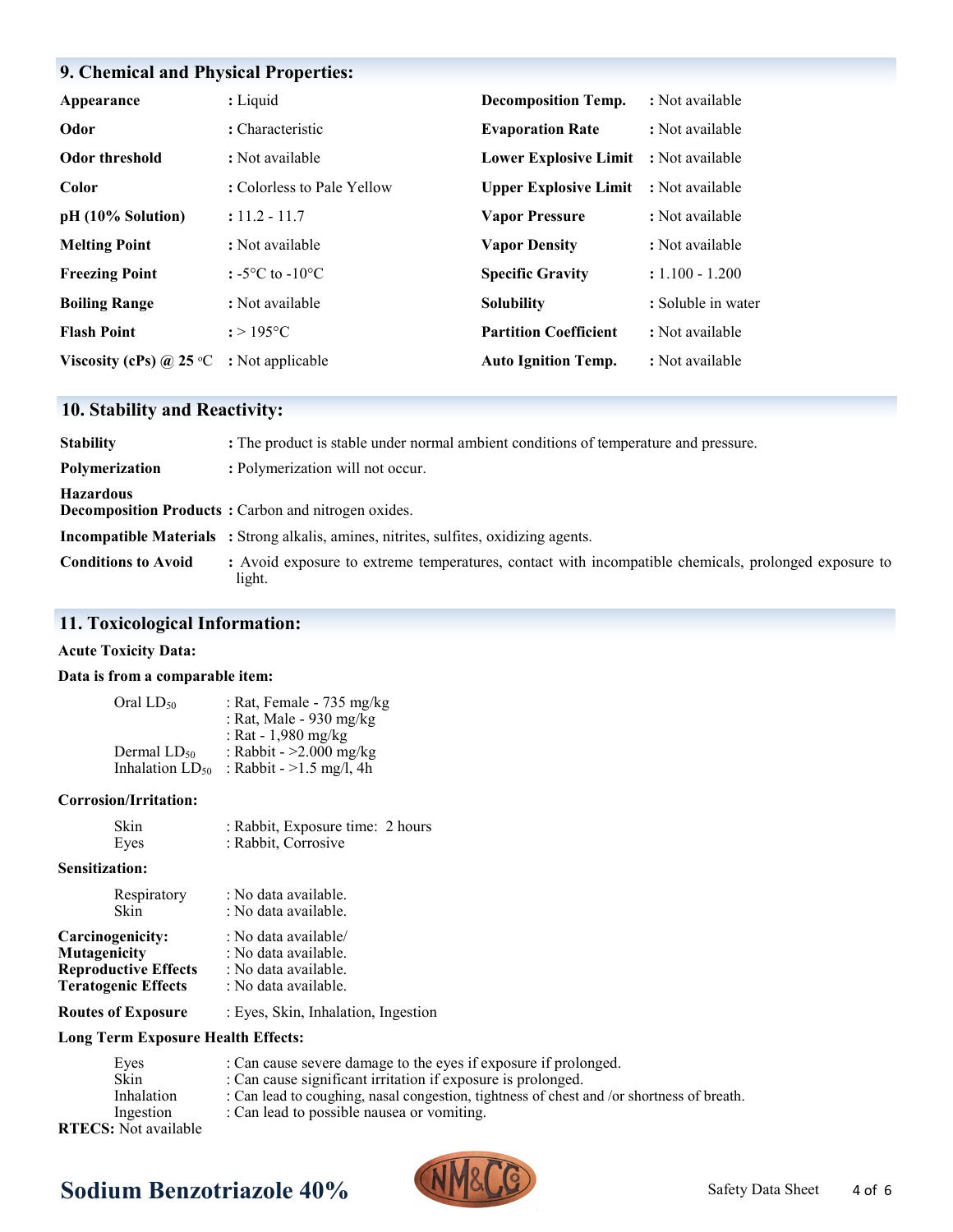## **12. Ecological Information:**

**All work practices must be aimed at eliminating environmental contamination.** 

| <b>Biodegradability</b>                                                             | : No data available.                                                                                                                          |  |  |  |  |
|-------------------------------------------------------------------------------------|-----------------------------------------------------------------------------------------------------------------------------------------------|--|--|--|--|
| <b>Bioaccumulative</b><br><b>Potential</b>                                          | : No data available.                                                                                                                          |  |  |  |  |
| <b>Terrestrial Ecotoxicity</b>                                                      | : This material may be harmful or fatal to contaminated plants or animals, especially if large volumes are<br>released into the environments. |  |  |  |  |
| <b>Aquatic Ecotoxicity (Acute)</b><br><b>Fish Toxicity</b><br><b>Aquatic Plants</b> | : No data available.<br>Aquatic Invertebrates: No data available.<br>: No data available.                                                     |  |  |  |  |
| <b>Mobility in Soil</b>                                                             | : No data available.                                                                                                                          |  |  |  |  |
| <b>Other Adverse Effects</b>                                                        | : No data available.                                                                                                                          |  |  |  |  |

## **13. Disposal Considerations:**

| <b>Disposal Method</b>  | : Dispose of waste at an appropriate waste disposal facility according to current applicable laws and<br>regulations.                                                                                                          |
|-------------------------|--------------------------------------------------------------------------------------------------------------------------------------------------------------------------------------------------------------------------------|
| <b>For Large Spills</b> | : Contain material and call local authorities for emergency assistance.                                                                                                                                                        |
| <b>Product Disposal</b> | : Dispose of at a supervised incineration facility or an appropriate waste disposal facility according to<br>current applicable local, state and federal laws, regulations and product characteristics at time of<br>disposal. |
| <b>Empty Container</b>  | : Contaminated container should be labeled and disposed in accordance to local, state and federal laws and<br>regulations.                                                                                                     |
| <b>General Comments</b> | : Refer to section 6, accidental release measures for additional information.                                                                                                                                                  |

## **14. Transport Information:**

| <b>Regulatory</b><br><b>Information</b> | UN No. | <b>Proper Shipping Name</b>                  | <b>UN Class</b> | <b>Packing Group</b> | Label             |
|-----------------------------------------|--------|----------------------------------------------|-----------------|----------------------|-------------------|
| <b>US DOT</b>                           | 3267   | Corrosive Liquids, BASIC,<br>Organic, N.O.S. | 8               | $_{\rm II}$          | Corrosive Sticker |

## **15. Regulatory Information:**

#### **U.S. Federal Regulations:**

**TSCA:** All components of this product are listed on the TSCA inventory.

**CERCLA**: Not listed

**SARA TITLE III (EPCRA) Section 302/304:** No components of this product were found to be on the hazardous chemicals list. **SARA TITLE III (EPCRA) Section 311/312:** Acute health hazard.